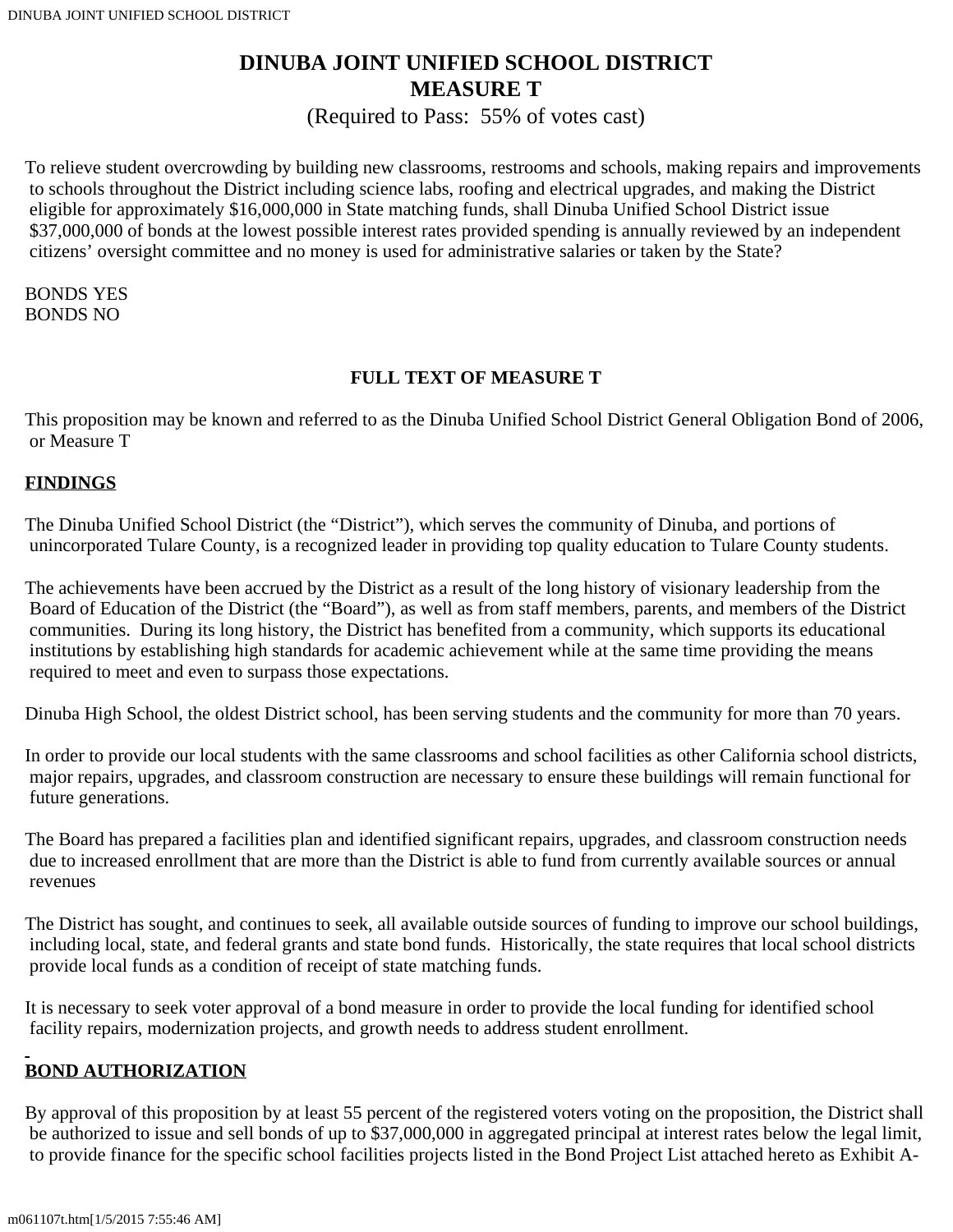DINUBA JOINT UNIFIED SCHOOL DISTRICT

1, subject to all the accountability requirements specified below.

# **BOND PROJECT LIST**

The Bond Project List attached to this resolution as Exhibit A-1 shall be considered a part of the ballot proposition and shall be reproduced in any official document required to contain the full statement of the bond proposition.

Approval of this Bond Measure (the "Measure") does not guarantee that the proposed project or projects in the District that are the subject of bonds under the Measure will be funded beyond the local revenues generated by the Measure. If state matching funds become available, they will be used for and applied to the Bond Project List as per Exhibit A-1. The District's proposal for the project or projects assumes the receipt of matching state funds, which could be subject to appropriation by the Legislature or approval of a statewide bond measure.

# **ACCOUNTABILITY REQUIREMENTS**

The provisions in this section are specifically included in this proposition in order that the voters and taxpayers in the District may be assured that their money will be spent wisely to address specific facilities needs of the District all in compliance with the requirements of Article XIIIA, Section 1(b)(3), of the State Constitution and the Strict Accountability in Local School Construction Bonds Act of 2000 (codified at Education Code Sections 15264 and following.)

**Evaluation of Needs.** The Board, after a year long process involving staff members, parents, students, and community members at each school site throughout District, has prepared an updated facilities plan in order to evaluate and address all of the facilities needs of the District and determine which projects to finance from a local bond at this time. The Board hereby certifies that it has evaluated safety, class size reduction enrollment growth, and information technology needs in developing the Bond Project List contained in Exhibit A-1.

**Independent Citizens' Oversight Committee**. The Board shall establish an Independent Citizens' Oversight Committee pursuant to Education Code Section 15278 and following to ensure bond proceeds are expended only on the school facilities projects listed in Exhibit A-1. The committee shall be established within 60 days of the date when the results of the election appear in the minutes of the Board.

**Performance Audits.** The Board shall conduct an annual, independent performance audit to ensure that the bond proceeds have been expended only on the school facilities projects listed in Exhibit A-1.

**Financial Audits.** The Board shall conduct an annual, independent financial audit of the bond proceeds until all of those proceeds have been spent for the school facilities projects listed in Exhibit A-1.

**Special Bond Proceeds Account: Annual Report to Board.** Upon approval of this proposition and the sale of any bonds approved, the Board shall take actions necessary to establish an account in which proceeds of the sale of bonds will be deposited. As long as any proceeds of the bonds remain unexpended, the Superintendent of the District shall cause a report to be filed with the Board annually stating (1) the amount of bond proceeds received and expended in that year, and (2) the status of any project funded or to be funded from bond proceeds. The report may relate to the calendar year, fiscal year, or other appropriate annual period as the Superintendent shall determine and may be incorporated in the annual budget, audit, or another appropriate routine report to the Board.

# **FURTHER SPECIFICATIONS**

**No Administrator Salaries.** Proceeds from the sale of bonds authorized by this proposition shall be used only for the construction, reconstruction and/or rehabilitation of school facilities and joint-use facilities including the furnishing and equipping of school facilities or acquisition or lease of real property for school facilities and not for any other purpose, including teacher and administrator salaries and other school operating expenses.

The proceeds of the bonds will be deposited into a Building Fund to be held by the Tulare County Treasurer, as required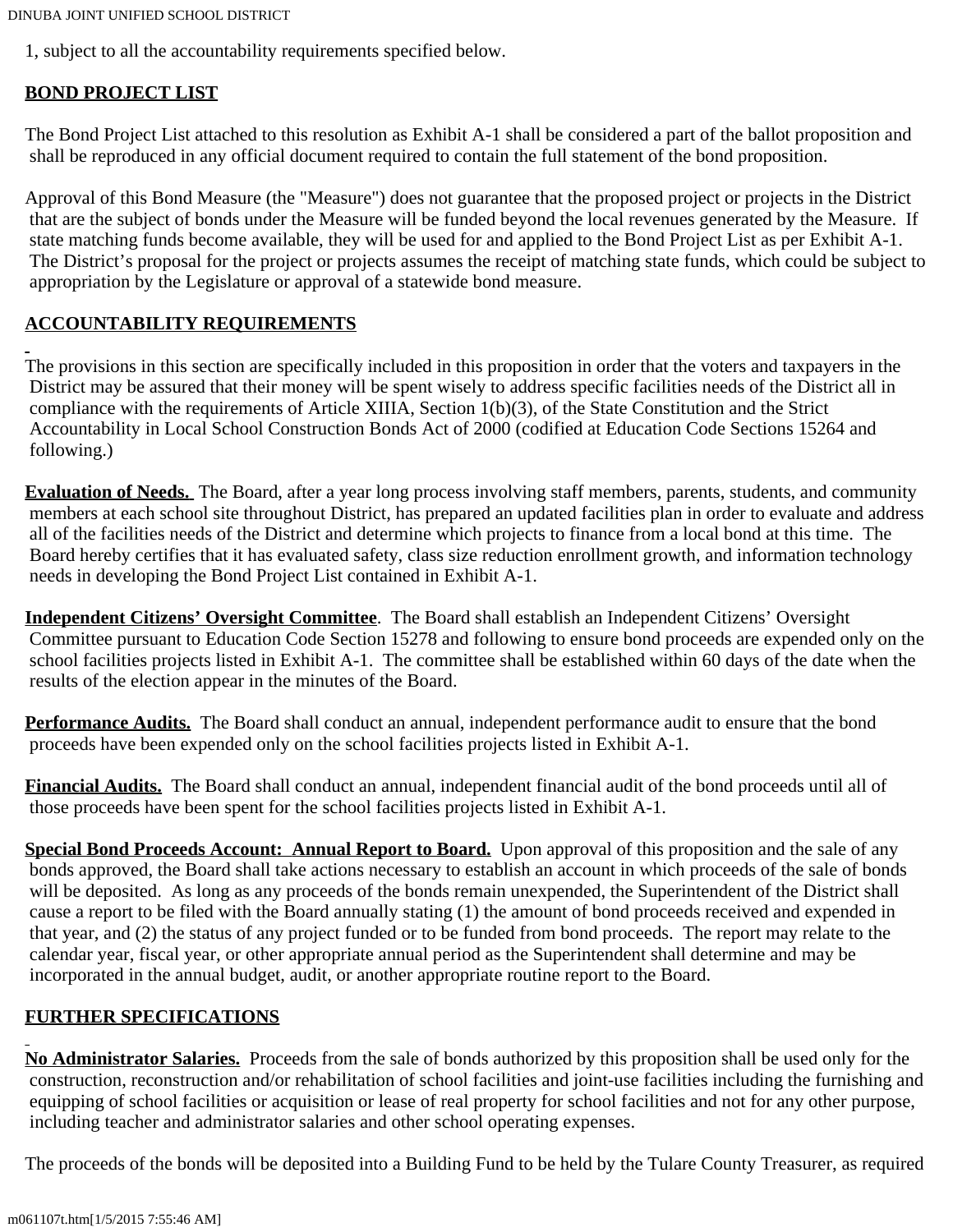DINUBA JOINT UNIFIED SCHOOL DISTRICT

by the California Education Code.

## **EXHIBIT A-1 BOND PROJECT LIST**

Bond proceeds will be expended to modernize, replace, renovate, construct, acquire, equip, furnish and otherwise improve the facilities of the District located at the following locations:

| Dinuba High School – Built in 1936           | Roosevelt Elementary School - Built in 1988    |
|----------------------------------------------|------------------------------------------------|
| Grand View Elementary School - Built in 1949 | Sierra Vista High School – Built in 1987       |
| with additions in 2000                       |                                                |
|                                              |                                                |
| Jefferson Elementary School - Built in 1953  | Washington Intermediate School – Built in 1967 |
| Kennedy (John F.) Academy – Built in 2004    | Wilson Elementary School - Built in 1961       |
| Lincoln Elementary School - Built in 1953    |                                                |

Such projects shall include:

- Construct new classrooms and restrooms to alleviate student overcrowding
- · Make improvements and repairs to classrooms and school facilities including roofing, restrooms, science labs, and electrical upgrades
- Construct two new schools to accommodate a growing student population
- · Replace aging facilities including temporary/portable facilities, modular facilities, and student support facilities
- · Upgrade and/or replace playground equipment and athletic facilities to improve student safety
- Make health and safety improvements including the upgrade and/or repair of fire safety systems
- Conduct necessary site preparation/restoration in connection with new construction, renovation or remodeling, or installation or removal of relocatable classrooms
- Address unforeseen conditions revealed by construction/modernization (e.g., plumbing or gas line breaks, dry rot, seismic, structural, etc.)

Furnish and equip schools as needed to the extent permitted by law

## **IMPARTIAL ANALYSIS BY TULARE COUNTY COUNSEL MEASURE T**

Section 1 of Article XIIIA of the California Constitution authorizes an increase of the ad valorem taxes to pay bonded indebtedness for construction, reconstruction, rehabilitation, or replacement of school facilities, including furnishing and equipping school facilities, or the acquisition or lease of real property for school facilities, if approved by 55 percent of qualified electors.

If 55 percent of the qualified electors voting on the measure vote in favor of the measure, the Dinuba Unified School District (the "District") will be authorized to incur debt by issuing general obligation bonds to provide financing for construction, reconstruction and/or rehabilitation of school facilities and joint-use facilities including the furnishing and equipping of school facilities or acquisition or lease of real property for school facilities. Proceeds may only be used for the stated purpose and not for any other purpose, including teacher and administrator salaries, or other school operating expenses.

If the measure is approved, the District will be authorized to increase the ad valorem taxes on property located within the District's boundaries to pay the bond principal, interest and associated costs. The maximum principal amount of the proposed bonds is not to exceed \$37,000,000.00. The bonds will bear interest at a rate not exceeding the legal limit.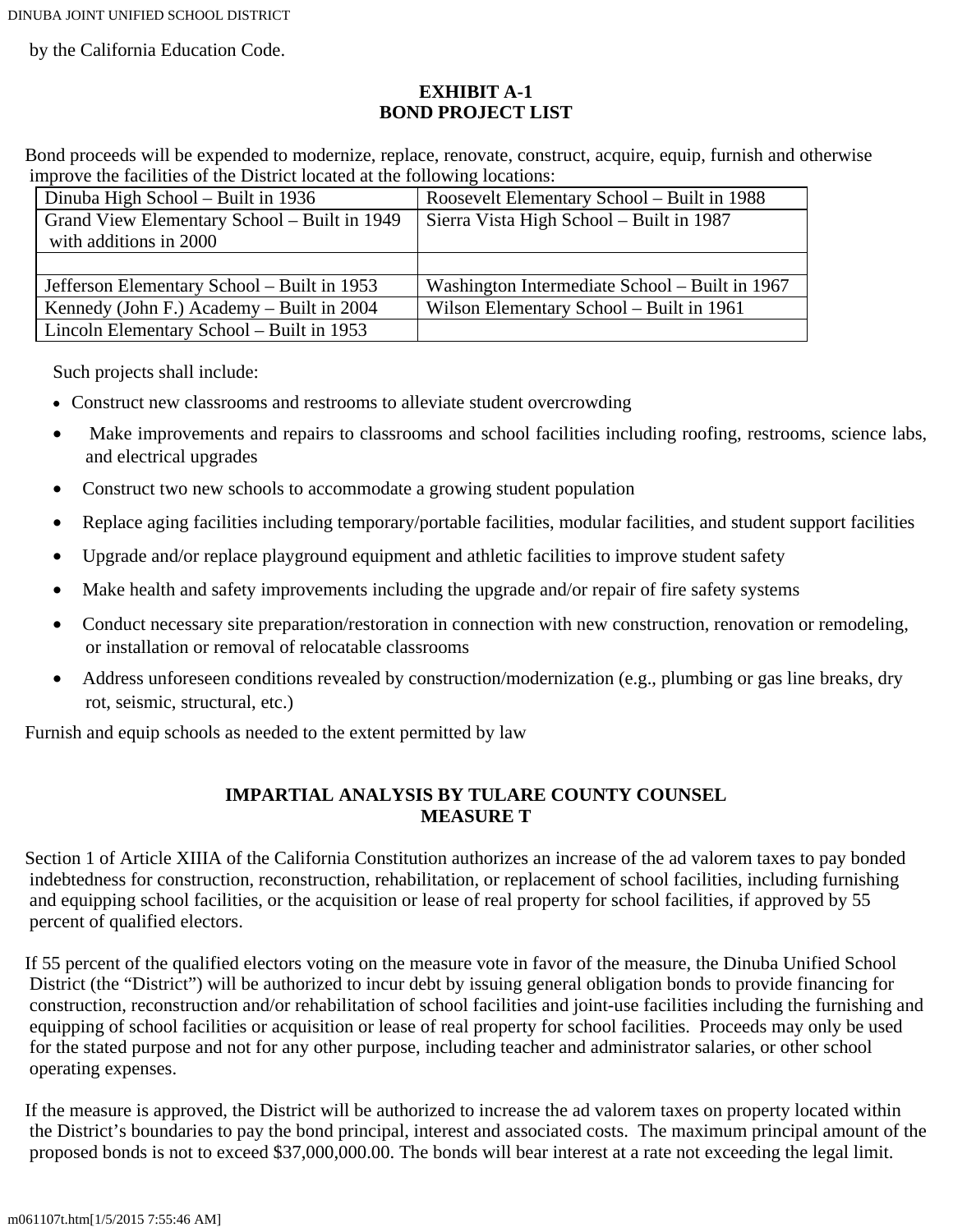The interest rate will not exceed twelve percent (12%) per year. The number of years the whole or any part of the bonds are to run will not exceed the statutory maximum, which is twenty-five (25) years in the case of bonds issued under the authority of the Education Code and forty (40) years in the case of bonds issued under the authority of the Government Code, from the date of the bonds or the date of any series thereof. The exact effect on tax rates cannot be determined until after the bonds are sold.

Expenditure of bond revenues will be actively reviewed by an independent Citizens' Oversight Committee. An independent financial audit of the proceeds, and an independent performance audit of the specific projects will be performed by the District Board of Education annually. An annual report will be prepared by Superintendent of the District, indicating the amount of funds collected and expended, and the status of any project on the Bond Project List.

The measure makes no change to existing law. The electors entitled to vote on this measure are the registered voters within the boundaries of the District. If the measure is not approved by at least 55 percent of the votes cast, the measure will fail and the bonds will not be issued.

KATHLEEN BALES-LANGE Tulare County Counsel

By: Nina F. Dong Deputy County Counsel

#### **TAX RATE STATEMENT MEASURE T**

An election will be held in Dinuba Unified School District (the "District") on November 7, 2006 to authorize the sale of \$37,000,000 in general obligation bonds. The following information is submitted in compliance with Sections 9400-9404 of the California Elections Code.

1. The best estimate of the tax rate that would be required to fund this bond issue during the first fiscal year after the sale of the first series of bonds, based on estimated assessed valuations available at the time of filing of this statement, is \$.06000 per \$100 (\$60.00 per \$100,000) of assessed valuation in fiscal year 2007-08.

2. The best estimate of the tax rate that would be required to fund this bond issue during the first fiscal year after the sale of the last series of bonds, based on estimated assessed valuations available at the time of filing of this statement, is \$.06000 per \$100 (\$60.00 per \$100,000) of assessed valuation in fiscal year 2016-17.

3. The best estimate of the highest tax rate that would be required to fund this bond issue, based on estimated assessed valuations available at the time of filing this statement, is \$.06000 per \$100 (\$60.00 per \$100,000) of assessed valuation.

These estimates are based on projections derived from information obtained from official sources. The actual tax rates and the years in which they will apply may vary depending on the timing of bond sales, the amount of bonds sold at each sale and actual increases in assessed valuations. The timing of the bond sales and the amount of bonds sold at any given time will be determined by the needs of the District. Actual assessed valuations will depend upon the amount and value of taxable property within the District as determined in the assessment and the equalization process.

Dated: August 3, 2006

Jerry Sessions Superintendent Dinuba Unified School District